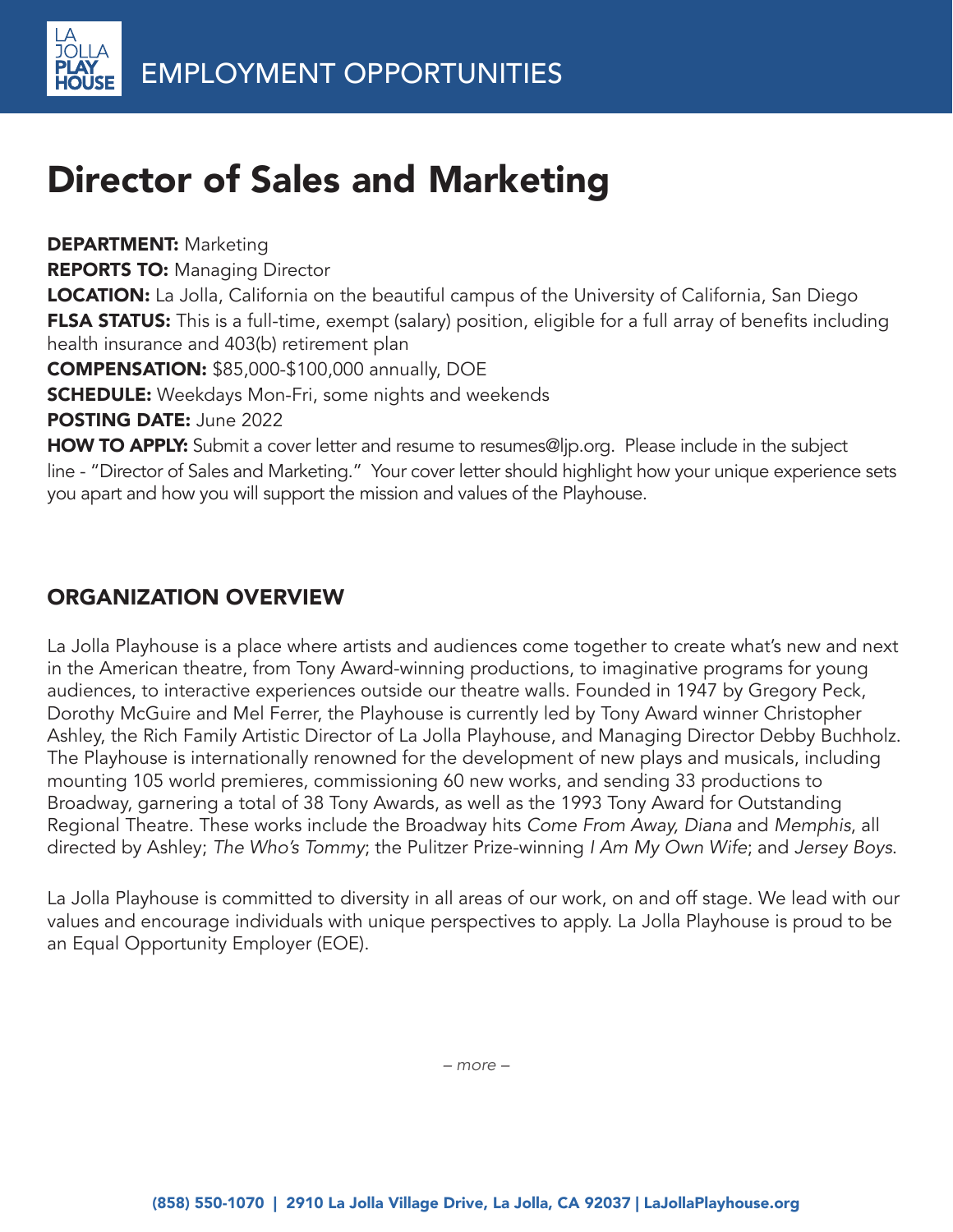#### STATEMENT OF JOB

The Director of Sales & Marketing is a member of the Senior Staff team at the Playhouse. The Director is primarily responsible for achieving revenue goals through the strategic vision and execution of the single ticket and subscription campaigns for all productions.

Other key responsibilities include: maintain institutional branding and strategic messaging that adheres to the Playhouse's mission and values; responsible for Marketing budget management, revenue forecasting and reporting on ticket sales revenue; managerial oversight of the Patron Services office, support Learning & Engagement and Philanthropic programs and campaigns; oversee marketing and sales strategy for the annual Without Walls (WOW) Festival and execute strategies to increase and diversify new audiences and enhance patron retention and satisfaction.

This position oversees a staff of 8 full time employees, 3 part time employees and 2 outside sales contractors. The Director of Sales & Marketing serves on the Communications Committee and attends Senior Staff Meetings, Board Meetings, Finance Committee Meetings and Executive Committee Meetings.

Direct reports:

- Associate Director of Sales & Marketing
- Associate Director of Ticket Services
- Marketing Database Analyst

### JOB DUTIES

- Primary responsibility for La Jolla Playhouse earned revenue through ticket sales, including but not limited to subscription packages, single tickets to season shows, WOW productions and other ancillary programming.
- Ensure consistency and adherence to La Jolla Playhouse brand identity in all sales and marketing collateral, always considering La Jolla Playhouse mission and vales.
- Act as primary contact for all ticket sales financial reporting to Managing Director and Finance Director: cash flow projections, single ticket and subscription sales forecasts, monthly expense and income reconciliation with the Finance Department.
- Develop marketing and promotional plans to meet season revenue goals.
- Oversee Associate Director of Sales and Marketing in sales campaigns for subscription and single ticket campaigns, including direct mail, email communications, print/radio/outdoor advertising, display digital and social media advertising.
- Set pricing strategy for single ticket and subscription campaigns based on internal and external data points, and in collaboration with Patron Services and sales colleagues.
- Oversee the Patron Services department by providing direction and support to the Associate Director of Ticketing Services and staff on customer service protocols, pricing strategy, personnel concerns and more.
- Lead marketing and sales efforts to support Learning and Engagement programs such as the annual Performance Outreach Program (POP Tour); Spotlight On Adult Learning Series, Veteran's Playwriting Workshop, Military Nights, Native Voices at the Autry Festival Series and other Special Engagement opportunities as they arise.

*– more –*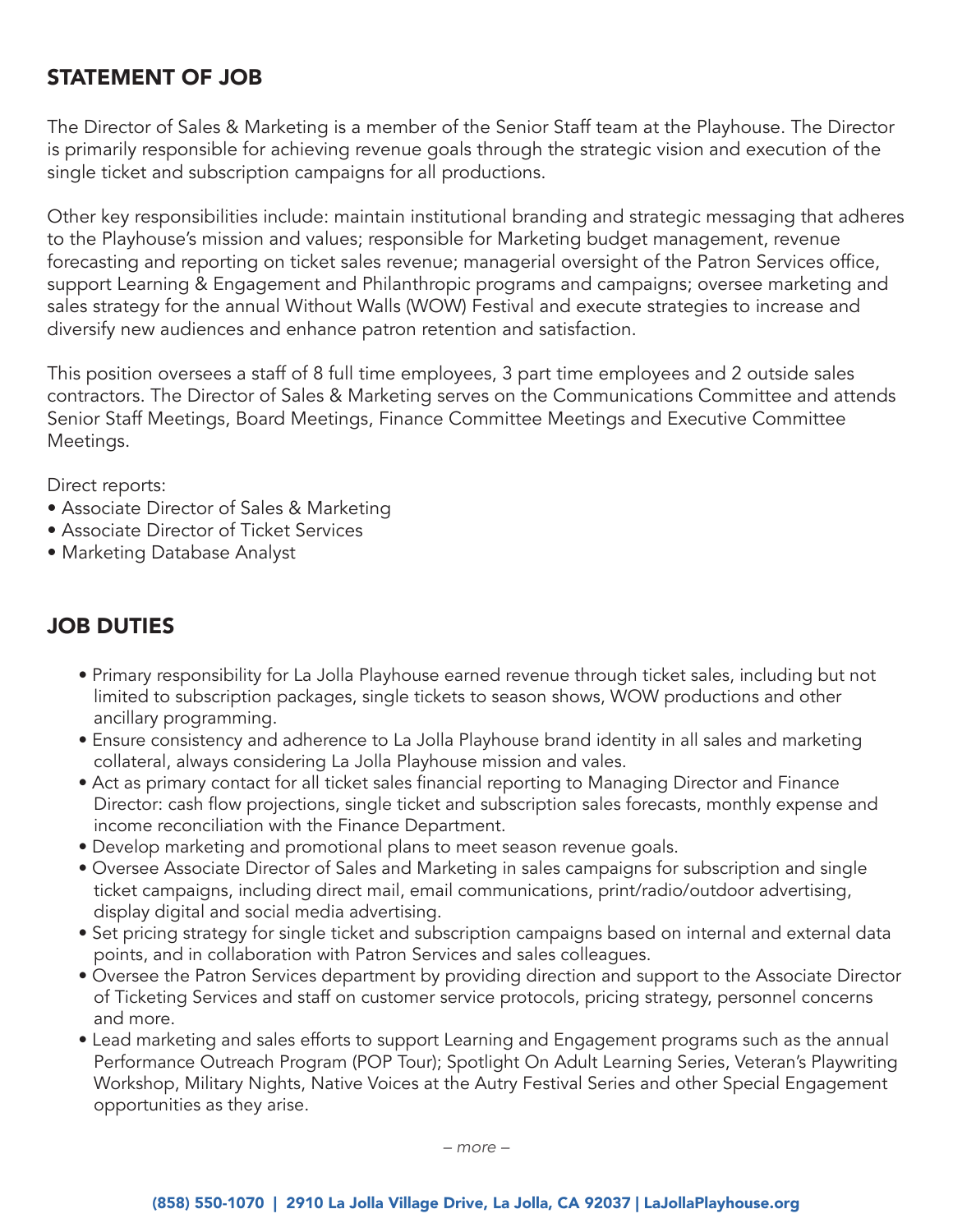- Work closely with the Director of Philanthropy and other fundraising team members on establishing a patron progression path, support fundraising nominal giving campaigns, fundraising collateral creation, support annual events such as Innovation Night and the Gala, and provide grant input and support.
- Work cross-departmentally, particularly with the Artistic Department, on the annual WOW Festival, including but not limited to: anticipating needs connected to the audience experience, maintaining the WOW website, festival ticket purchase path, festival sales strategy, attendance tracking and collateral creation.
- Assess patron demographics, level of satisfaction and identify areas for improvement through available resources including post-performance surveys and audience intercept surveys. Lead work of outside consultants to conduct quantitative and qualitative market surveys when appropriate.
- Work with in-house multimedia designers in creation of poster art for each production and assure La Jolla Playhouse style guide and branding are maintained in all communications and on the institution's website and social media channels.
- Oversee the design and implementation of group sales and telemarketing campaigns including lead generation, direct marketing promotions, market research and analysis, and goal setting and achievement.
- Supervise technology updates, data projects and Tessitura projects (season build). In collaboration with Patron Services and Marketing Database Analyst, oversee inventory management to increase revenue and/or patron attendance. Stay educated on evolving technologies to increase sales and engagement.
- Work with outside theatrical producing partners on marketing strategies and reporting when required.
- Oversee Associate Director of Sales & Marketing in management of digital/social media advertising partners such as Capacity Interactive, Tessitura Consulting, TRG data project and TNEW troubleshooting/management.
- In partnership with Marketing Database Analyst, examine sales patterns and patron activity using Tessitura, suggesting strategies to increase sales when appropriate.
- In partnership with the Director of Public Relations, act as department leads on the Communications Committee, an ad hoc Board committee.
- Attend, and contribute when required, to Senior Staff meetings, Communications Committee, Executive Committee, Finance Committee and Board Meetings, as well as key event nights such as Press Night, VIP Celebration Night, Innovation Night, and Gala.

## REQUIREMENTS & PROFICIENCIES

- Four-year college or advanced degree, a minimum of 7-10 years of sales and marketing experience and 3+ years of management/supervisory experience, or equivalent combination of education and experience.
- Proven track record of meeting and exceeding revenue goals.
- Knowledge of Tessitura is a plus.
- High level of computer aptitude and proficiency in Microsoft Office programs.
- Proven experience in social media marketing.
- Experience managing to an expense budget.
- Must be available to work evenings and weekends as needed.
- Being fully vaccinated against COVID-19 by an FDA approved vaccine is a condition of employment.

*– more –*